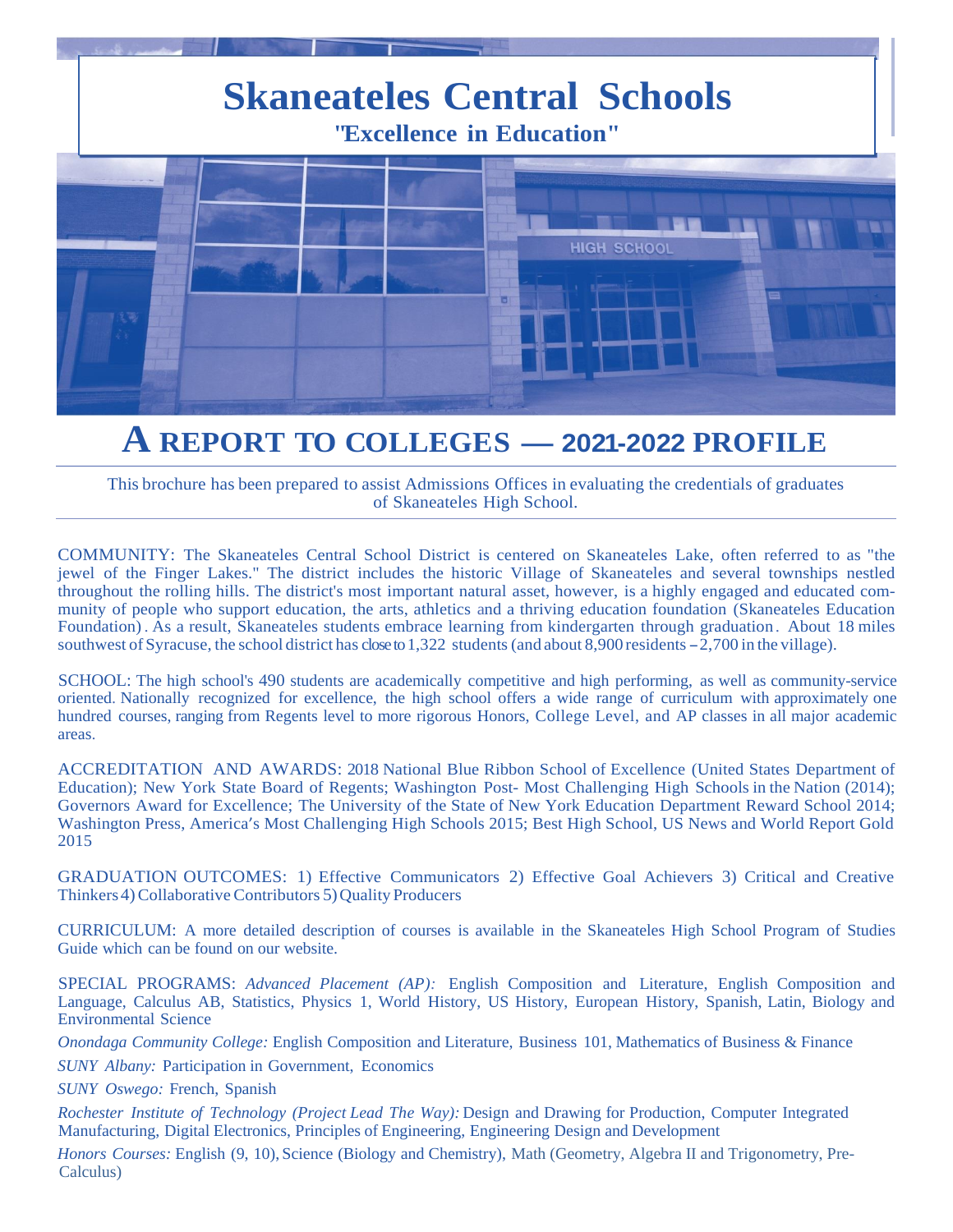## WEIGHTING AND RANKING:

Using a three-tiered weighting system, we will report a weighted GPA along with an unweighted GPA on the high school transcript. However, we do not report rank in class for our students. The decision not to report rank is based on both extensive research and the fact that we do not think rank is in the best interest for all of our students, considering the highly competitive nature of our high school. Our goal is to encourage our students to focus on taking the most rigorous courses that fit with their specific academic needs and college goals, and to continue to foster an environment that encourages a life-long love of learning.

> Weighting System: High School or Regents Level 1.0 Honors and XL Core Courses 1.03 AP and College Level Core Courses 1.05

#### GRADE POINT AVERAGE:

All credit bearing courses are included in the GPA calculation. An unweighted GPA is calculated for each student at the end of their junior year. The GPA distribution seems to be a fair means of determining a student's standing in his/her class, given our school's competitiveness.

| <b>GPA</b> | # of students |  |  |
|------------|---------------|--|--|
| 97-100     | 9             |  |  |
| 93-96      | 22            |  |  |
| 90-92      | 35            |  |  |
| 87-89      | 21            |  |  |
| 83-86      | 17            |  |  |
| 80-82      | 11            |  |  |
| 77-79      | 8             |  |  |
| $73 - 76$  | 3             |  |  |
| 70-72      |               |  |  |
| $65 - 69$  | 0             |  |  |
| Below 65   |               |  |  |

## **GPA Grade Distribution for the Class of 2021**

### **Advanced Placement (AP) for the Class of 2021**

AP Equity and Excellence Score 51.1%

### **Class of 2020 ACT**

| Composite            |  |
|----------------------|--|
| <b>Number Tested</b> |  |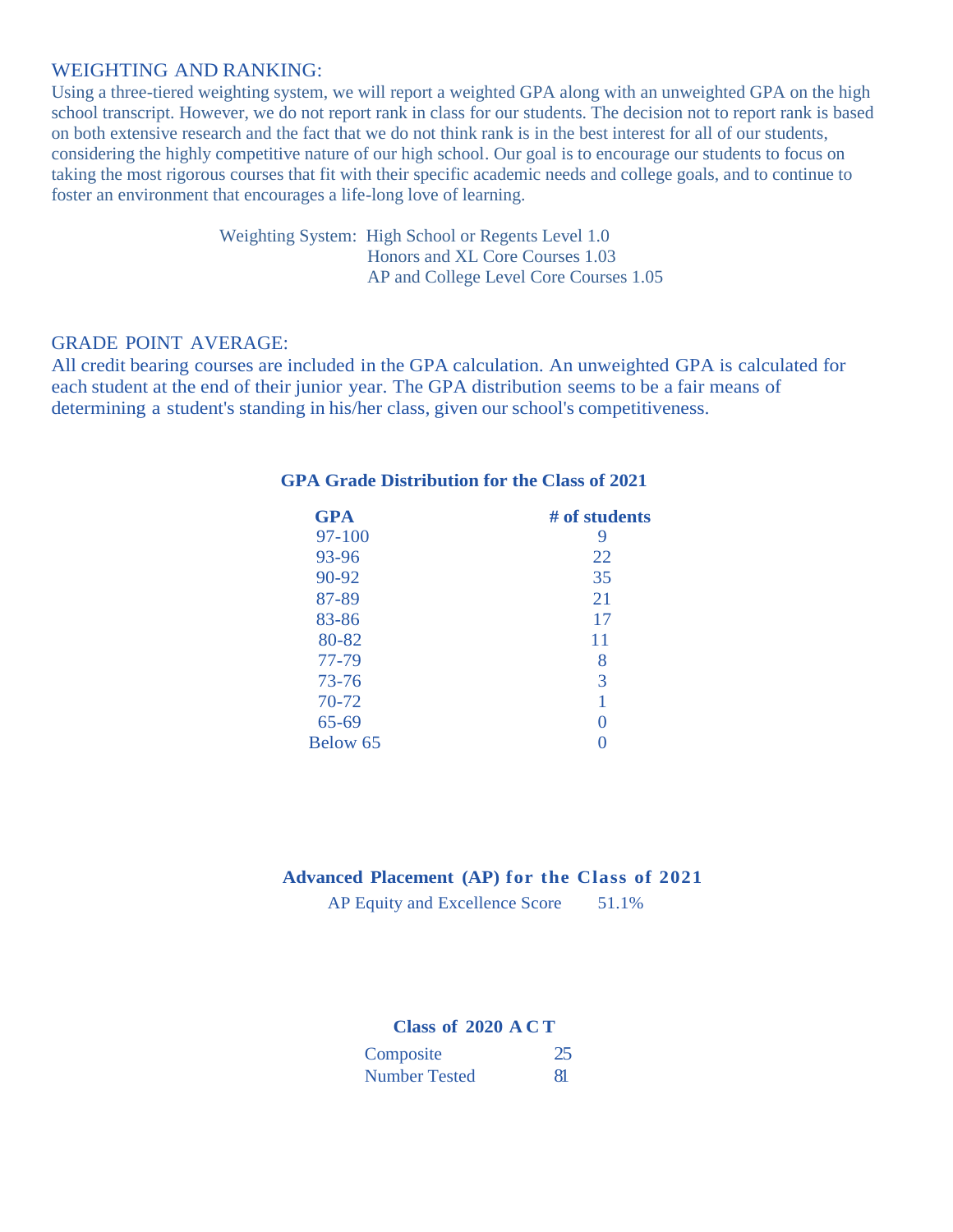|               | <b>SAT Reading</b> |                  |                  | <b>SAT Math</b>  |                  |                  |
|---------------|--------------------|------------------|------------------|------------------|------------------|------------------|
| Scale         | Class of<br>2018   | Class of<br>2019 | Class of<br>2020 | Class of<br>2018 | Class of<br>2019 | Class of<br>2020 |
| 700-800       | 12                 | 8                | 6                | 9                | 10               | 14               |
| $60-690$      | 37                 | 32               | 29               | 37               | 27               | 27               |
| 500-590       | 38                 | 38               | 30               | 40               | 43               | 22               |
| 400-490       | 10                 | 12               | 3                |                  | 10               |                  |
| 300-390       |                    |                  | 0                |                  |                  |                  |
| 250-290       | 0                  | $\left( \right)$ | $\overline{0}$   | $\Omega$         | $\theta$         |                  |
| <b>Number</b> | 98                 | 91               | 68               | 98               | 91               | 68               |
| Mean          | 598                | 582              | 606              | 583              | 580              | 615              |

# **Post-Secondary Institutions, Colleges and Universities for the** *Class Of 2021*

#### *Four Year Colleges for the Class of 2021*

*Alfred University Arcadia University Bates College Binghamton University (3) Brigham Young University Brown University(2) Clarkson University (3) Coastal Carolina University College of Saint Rose Columbia University Cornell University (3) DePaul University Denison University Ensign College Emerson College Fairfield University (2) Hobart William Smith College Ithaca College John Carroll University Keuka College LeMoyne College Marist College*

*MIT (2) Mercyhurst University (2) Middlebury College Nazareth College Northeastern NYU Penn State University (2) Pepperdine University Providence College RIT St. Bonaventure University (3) St. John Fisher College (2) St. Joseph's University St. Lawrence University (3) SUNY Alfred State College SUNY Cortland SUNY ESF (2) SUNY Fredonia SUNY Geneseo (4) SUNY Plattsburgh Syracuse University (8) The Ohio State University*

*University of Alabama University at Albany University at Buffalo (3) University of Boulder University of Delaware University of Massachusetts University of New England University of New Hampshire (2) University of Pennsylvania University of South Carolina University of Tampa University of Vermont (3) Villanova University Virginia Tech Wake Forest University West Point West Virginia University William and Mary University Xavier University*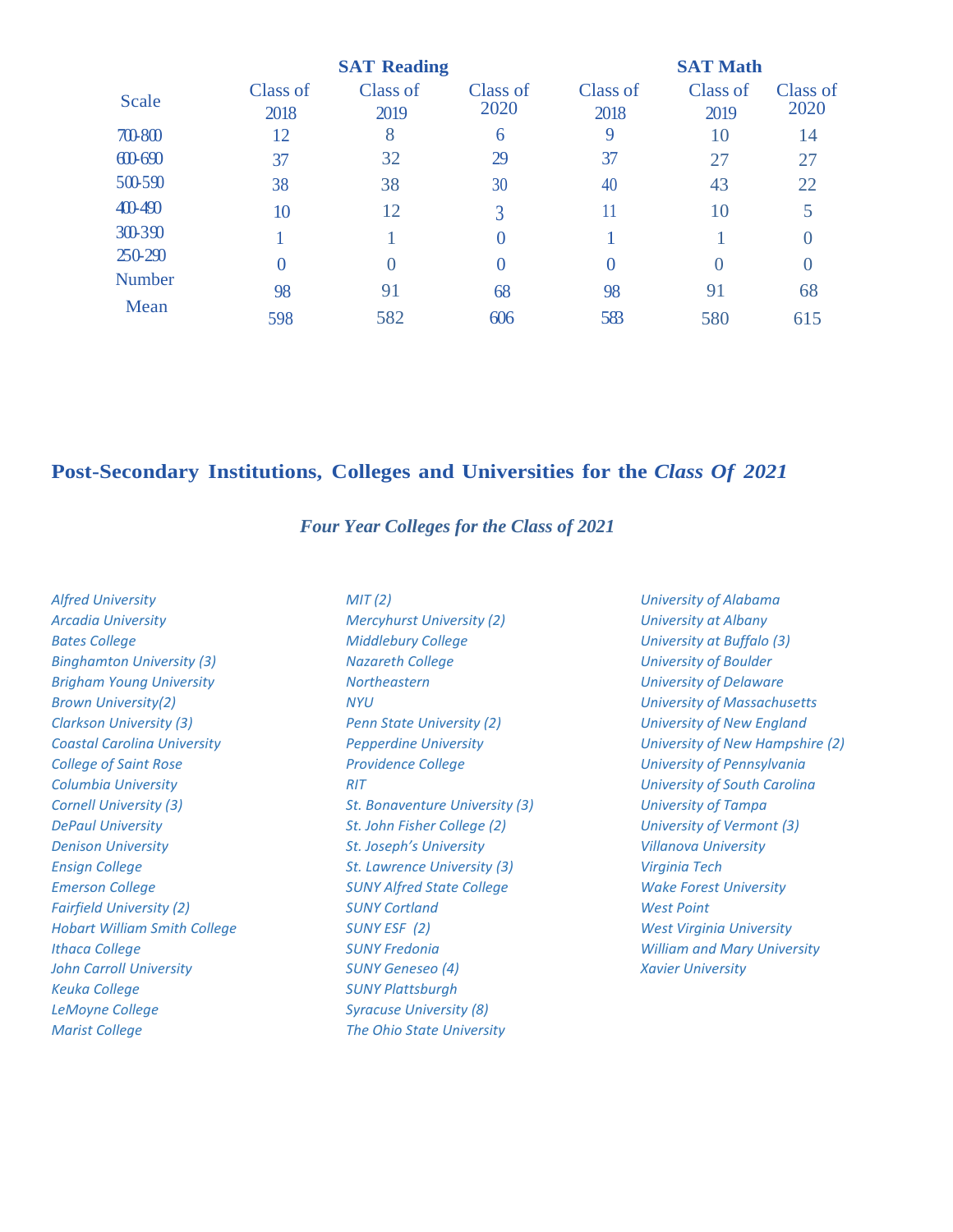# *Two Year Colleges for the Class of 2021*

*Cayuga Community College (4) Hillsboro Aero Academy Lincoln Technical College Onondaga Community College (9)*